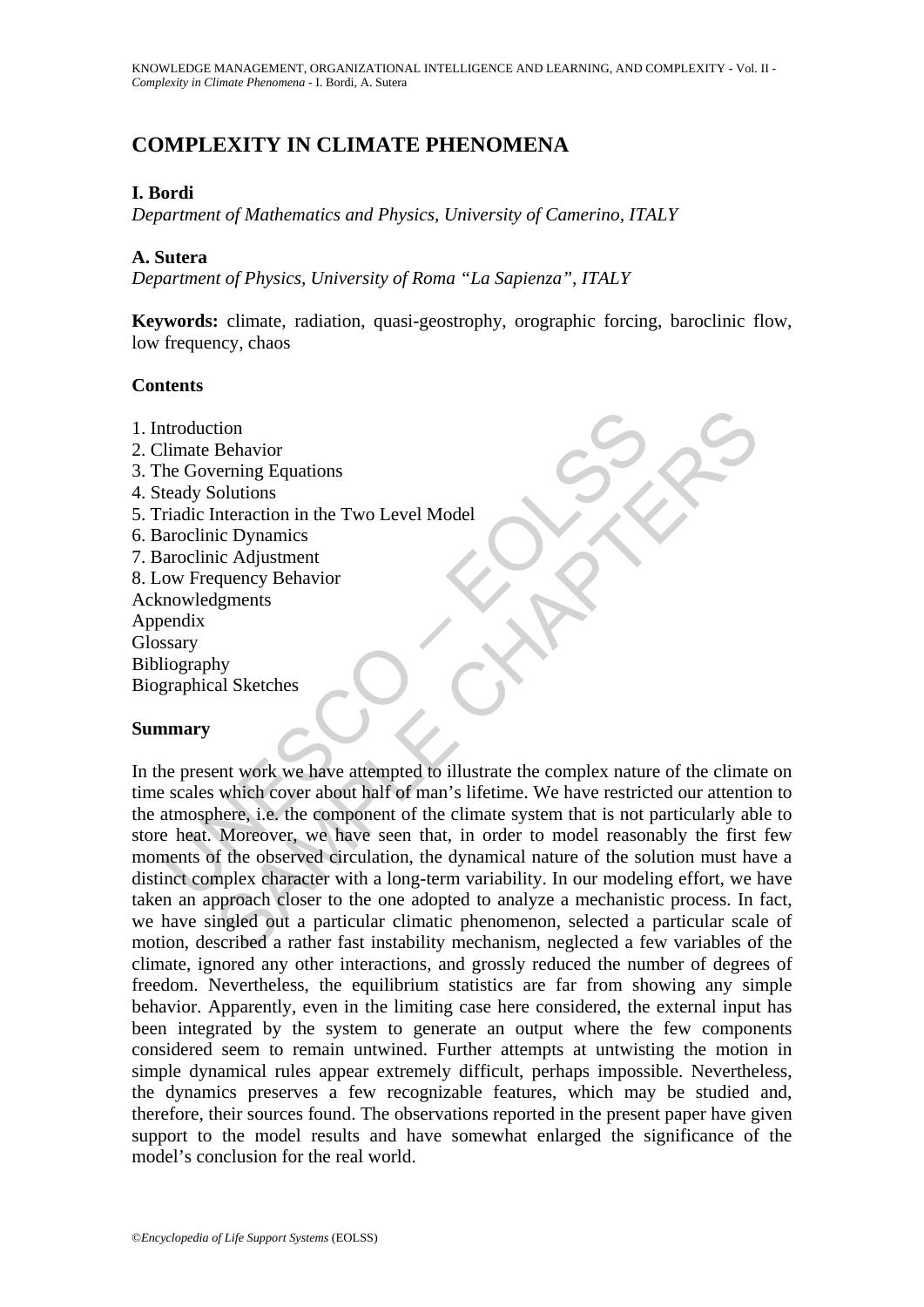KNOWLEDGE MANAGEMENT, ORGANIZATIONAL INTELLIGENCE AND LEARNING, AND COMPLEXITY **-** Vol. II - *Complexity in Climate Phenomena* - I. Bordi, A. Sutera

At this stage we owe a deep apology to the many authors who have given major contributions on the aspect of climate behavior here illustrated but have not been quoted in the paper. Unfortunately, space limitation does not allow a scholarly presentation even of the most recent literature. Thus, we have had to leave this task for other occasions.

We cannot end the present paper without reiterating the many assumptions which have been made in deriving our model. Throughout, it has always been far from our intention to present a realistic appraisal of the method of climatic modeling. However, it is commonly felt that a fully formulated realistic climate model is not merely a complicated system but rather a complex one.

## **1. Introduction**

The word "climate" derives from the Greek word "clima-ata," referring to the slope of the earth from equator to pole. This implies the concept of a spherical world, which is attributed to the Greek philosopher Pythagoras in the sixth century BC. Parmenides stipulated five zones on the surface of this spherical world (one torrid, two temperate, and two frigid) and stated that the central torrid zone was not amenable to life because of the heat from the direct rays of the sun (Harley and Woodward, 1987).

word "climate" derives from the Greek word "clima-ata," referrent from equator to pole. This implies the concept of a spheric buted to the Greek philosopher Pythagoras in the sixth centur ulated five zones on the surface o The Greek idea of climatic zones merely dependent on latitude persisted despite the fact that the geographical explorations, at the beginning of the fifteenth century, showed that the lands in the new world had climates that were by no means simple extrapolations of European climates. Highly irregular areas exhibiting contrasts in moisture supply as well as temperature appeared to be a new prominent feature. The zonal system continued to be shown on maps because of a lack of quantitative climatic information. With the development of meteorological instruments such as the thermometer in the late eighteenth century in Europe, regular climatic observations began to be taken.

Commeter derives from the Greek word "clima-ata," referring to the slop<br>"commequator to pole. This implies the concept of a spherical world, which<br>to the Greek philosopher Pythagoras in the sixth century BC. Parmen<br>five zo The German scientist Wladimir Koeppen made the first quantitative classification of world climates in 1900. Koeppen was trained as a plant physiologist and realized that plants could serve as synthesizers of the many climatic elements. He chose as symbols for his classification the five vegetation groups of the French botanist De Candolle, which were based on the climate zones of the Greeks. These groups are: A, the plants of the torrid zone; C, the plants of the temperate zone; D and E, the plants of the frigid zone, while the B group represented plants of the dry zone. A second letter in the classification expressed the moisture factor (an Af climate is tropical and rainy). Modern atlases and geography textbooks continue to use the 100-year old Koeppen classification of climates, which was based on de Candolle's vegetation groups.

The brief history, just outlined, of climate classification shows the common perception that the observed climatic conditions of a particular geographical position entwine (or twist together) at least three widely different elements: sun inclination at the horizon, moisture supply and evapotranspiration. A system whose parts are twisted together is better translated in Latin as "complexum" which, in turn, may be transliterated as a complex system.

However, climate, as fas as measuring its components is concerned, lends itself to be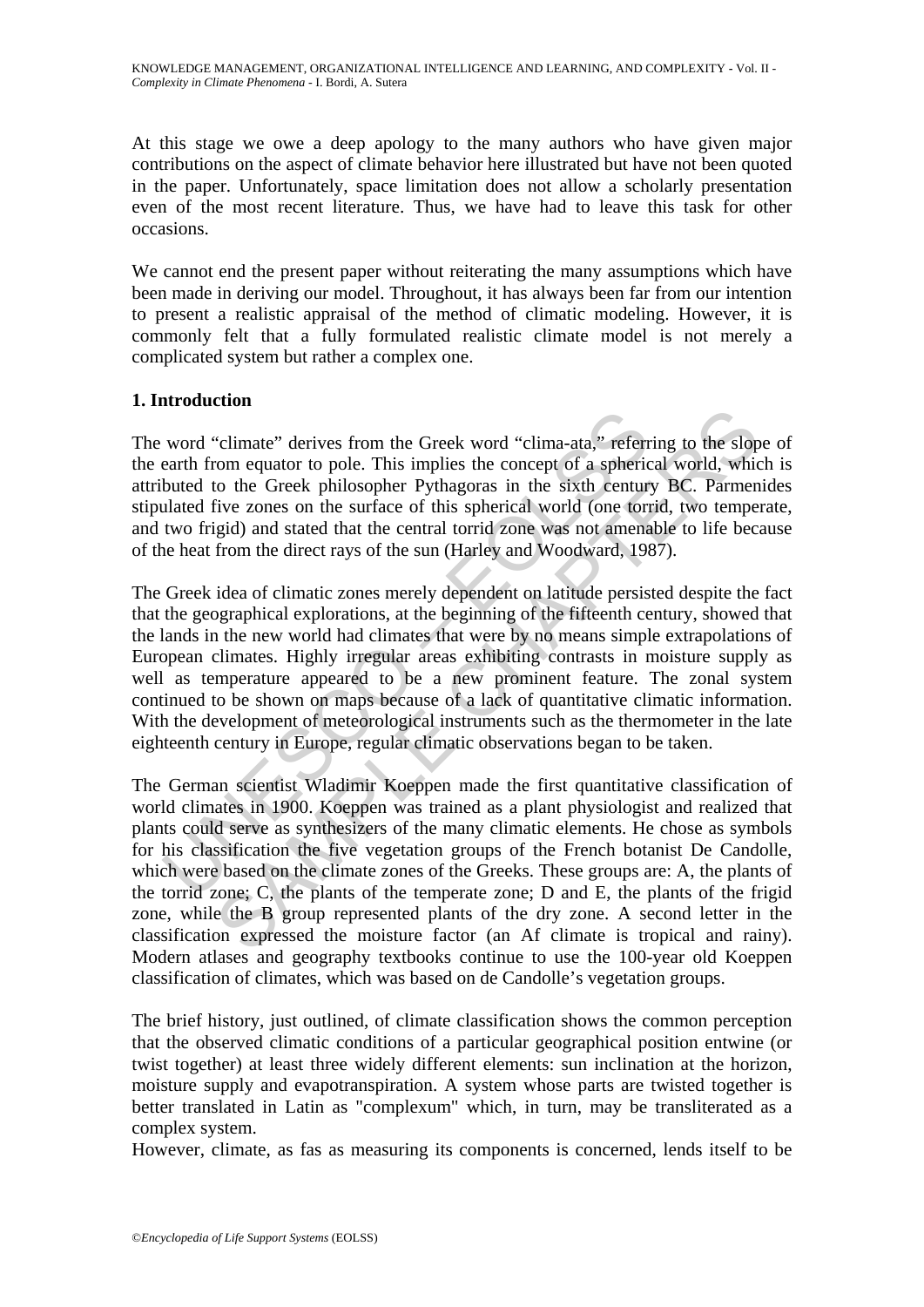studied by the scientific method. Thus, a pertinent definition of a complex system should be given, and tested for advantages gained in describing the behavior of our data. Although, at present, there is no universally-agreed definition of a complex system, work has been done suggesting (e.g. Badii and Politi, 1997) that such a system should have at least three salient traits.

First, it should consist of many components interacting significantly on all scales of the system. Next, each component should lead to irregular behavior. Finally, the overall evolution should manifest different length and/or time scales.

That climate system possesses these traits is easily documented. In fact, it is the end result of the interactions among the atmosphere, the crio-sphere and the ocean-sphere. Each component has spatial scale, ranging from global to a few kilometers. Regarding the time scales, paleoclimate data (Imbrie, 1992) show variability from few days up to million of years, while the overall patterns display some degree of regularity embedded on a highly fluctuating background.

Having given arguments supporting the consideration of the climate as a complex system, we must consider the tools that would be most suitable for the successful study of its behavior, By its own definition, a complex system appears unsuitable for an approach following the mechanistic paradigm. In fact, within this framework, the system would be reduced to isolated objects without internal structure obeying external, invariant laws. Climate, instead, manifests its own capability to integrate the input into unpredictable output. Such a behavior shows clearly that the inner non-linearity of the system hardly allows its effective handling within a mechanistic framework.

time scales, paleoclimate data (Imbrie, 1992) show variability from of years, while the overall patterns display some degree of relation of years, while the overall patterns display some degree of relation of years, while ales, paleoclimate data (Imbrie, 1992) show variability from few days unles, paleoclimate data (Imbrie, 1992) show variability from few days upears, while the overall patterns display some degree of regularity embed fluctu On the other hand, the notions discussed so far may lead to the somewhat erroneous impression that a complex system is necessarily expressible by means of complicated equations. Although this is often the case, sometime a complicated set of mathematical statements does not lead to a complex behavior. Maxwell equations in the vacuum are an example of complicated equations leading to simple behavior, while, as shown by Lorenz (1963), a system consisting simply of three variables may lead to a complex evolution. Thus, the degree of complexity may not be defined by just looking at the complicated nature of its governing equations but rather by the complicated structure of their solutions.

Certainly, climate is described by complicated sets of mathematical statements but its complexity arises from mathematical structures describable in terms of a few degrees of freedom.

Approaching the climate as a complex system surely requires effort to solve the equations of motion in their full formulation; however, we should not forget that the other equally important task is to extract from these equations the relevant variables that lead to the climate complex behavior.

To be more specific, the climate system is a heat engine, which is driven essentially by the radiation provided by the sun. The absorbed solar radiation is re-emitted to outer space by the earth's surface and the atmosphere as infrared radiation. However, the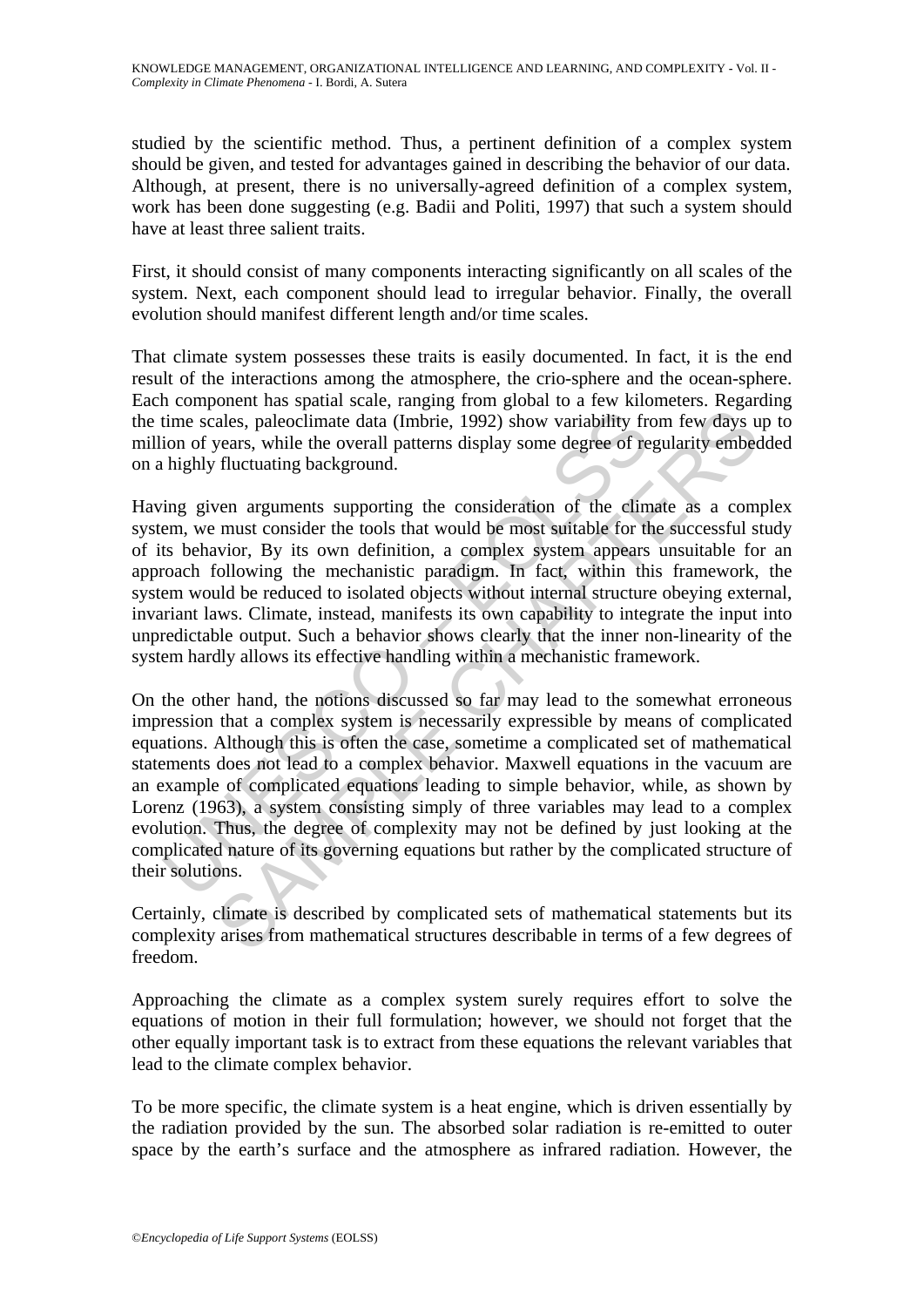latitudinal dependence of the solar flux reaching the earth causes temperature gradients that drive the atmospheric circulation. The atmospheric winds, in turn, drive the ocean currents. These circulation systems counteract the differential warming. Energy and mass fluxes between the oceans, the atmosphere, plants on land and the water in all its physical states, govern the inner dynamics of the climate system on a broad range of time scales from hours to millennia. On still longer geological time scales, movements of the continents, formation of mountains and variations of the earth's orbit parameters also influence climate. Despite the nature of these interconnections requiring a complicated mathematical description, their behavior might be accounted for through a hierarchical set of models, which may be of various difficulties.

The present paper intends to consider a few of these models by showing how a class of them may be reduced to a simple mathematical form with complex behavior. In particular, we will discuss some of the processes that may govern the long-term average of the atmospheric circulation. These processes adjust the instabilities caused by the differential heating (both vertically and horizontally dependent) created by the atmospheric composition and the earth curvature. We will illustrate these processes by means of rough simplifications of the governing equations, losing details, but gaining, at least in our opinion, some understanding of how complexity characterizes climate behavior.

icular, we will discuss some of the processes that may govern the atmospheric circulation. These processes adjust the instabili<br>rential heating (both vertically and horizontally dependent ospheric composition and the earth we will discuss some of the processes that may govern the long-term ave ospheric circulation. These processes adjust the instabilities caused by heating (both vertically depending) dependent) created by composition and he The outline of a consistent theory of the atmospheric general circulation has a long history going back to Hadley (1735) (see Lorenz, 1967 for an excellent review both of the historical background and the physical basis of the theory). It is a task of dynamic meteorology to combine the physical principles into a mathematical theory from which to deduce the behavior of the earth's atmosphere. In the present work we set out on a possible approach to the problem by applying it to a highly idealized model. We will try to develop some sets of principles which, by now, may be accepted with a certain degree of confidence:

i) An axially-symmetric radiative equilibrium exists, because of earth's spherical geometry and its rotation, where the external source of energy is balanced by earth's radiation;

ii)This radiative equilibrium is unstable for convective motion. The instability is readily equilibrated (in a few hours) to an adjusted state that is usually known as a radiativeconvective equilibrium.

These two points have reached a fair consensus among the scientific community and they will be illustrated in section 2. The open questions concern mainly the stability properties of the circulation satisfying the previous statements. Namely, the equator-topole temperature gradient associated with the radiative-convective axially symmetrical circulation may be unstable with respect to perturbations acting as eddy elements. The latter may both distort the zonal mean flow through Reynolds stresses and conduct heat upgradient. The net effect may be one of modifying the equator-to-pole temperature difference which, in turn, is forced by the steady heat source to restore a radiativeconvective equilibrium. Whether the resulting statistically-equilibrated, zonallyaveraged circulation remains subcritical, with respect to other baroclinic disturbances, is debated. As a matter of fact, the observed poleward temperature gradient is about 40  $\mathrm{^{\circ}K}$ and whether such a gradient suffices to generate further baroclinic activity is unclear.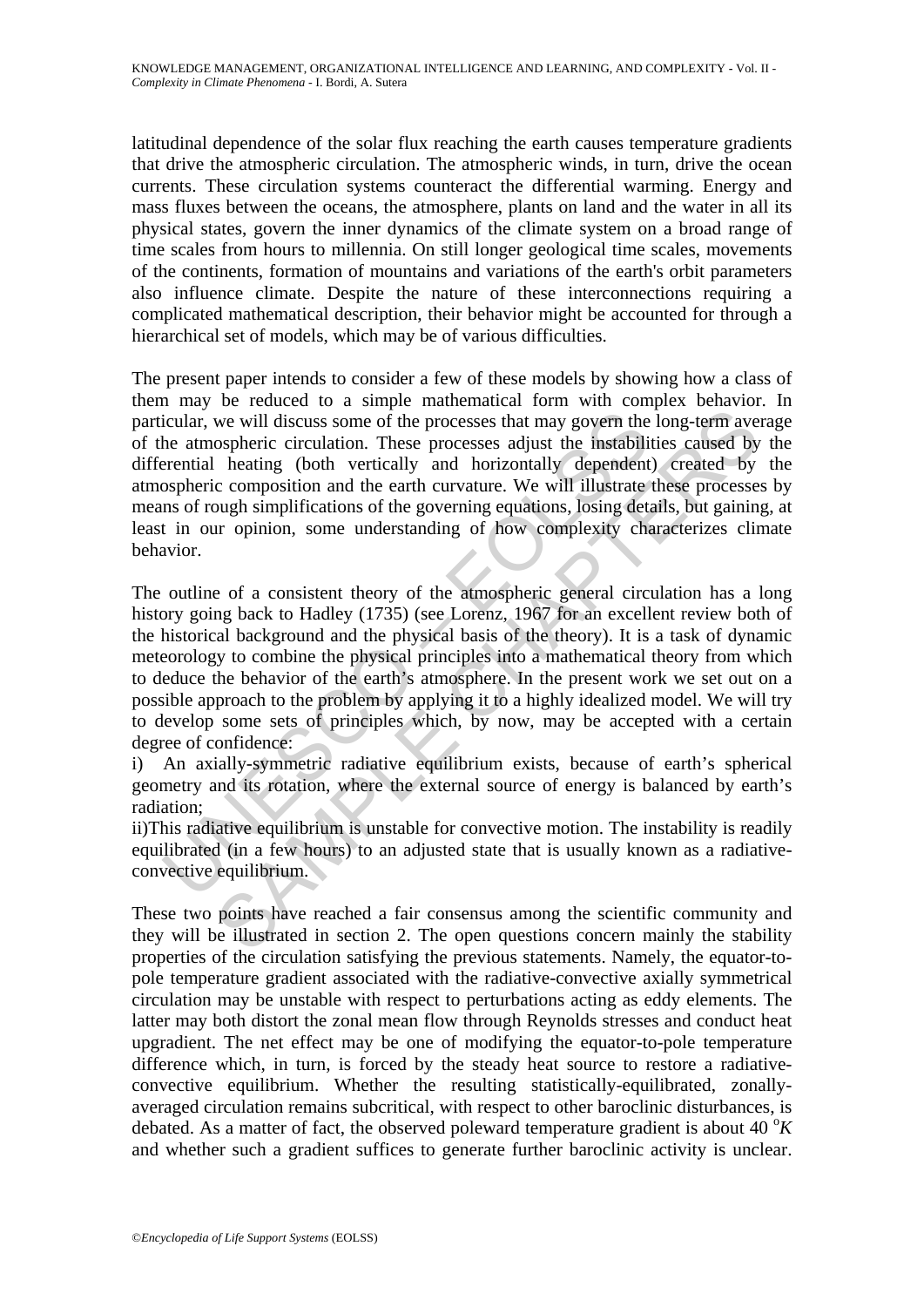However, baroclinic instability is a scale-selective process, with maximum instability on synoptic scales (say 1000 *km* or so). It follows that there is yet a wide spectrum of planetary scale eddy motion that may be less prone to generation by the ordinary baroclinic instability of the pole to equator temperature gradient. These eddies, instead, may be excited by the interaction between the axially symmetric zonal wind (associated with the equilibrated meridian temperature gradient) and the non-homogeneous nature of the earth's surface. The result may be a zonally asymmetric circulation. However, these stationary fields may be unstable with respect to perturbations of other planetary scale eddies. Therefore studies should focus on the kind of equilibration that may be reached and its contribution to the zonally averaged circulation. Observations, to be shown later, suggest that, on the monthly basis, a great deal of the observed intraseasonal and interannual variance is associated to the planetary eddies fields. Therefore, they may be important contributors to the longtime climatic statistics. , This example of the nature of these fluctuations shows how complexity arises even in the simplest model -- an important feature of climatic behavior.

The process is of a dynamical nature; therefore the desired theory is one that accounts for the statistical equilibrium implied by the outlined physical mechanism. The underlying problem may be stated in hydro-dynamical terms as follows:

mple of the nature of these fluctuations shows how complexity<br>plest model -- an important feature of climatic behavior.<br>process is of a dynamical nature; therefore the desired theory is<br>the statistical equilibrium implied The mature of these fluctuations shows how complexity arises even in<br>
odel -- an important feature of climatic behavior.<br>
Sa is of a dynamical nature; therefore the desired theory is one that acco<br>
attistical equilibrium i Given a distributed heat source decreasing in intensity from equator to pole, a slowly varying circulation is set up, interacting with the earth's surface. The resulting circulation may be unstable for planetary wavelike disturbances which, therefore, grow in amplitude. The properties of the final state of motion should be calculated and, if possible, the nature of the perturbation.



#### **Bibliography**

- - -

Badii R. and A. Politi (1997). *Hierarchical Structures and Scaling in Physics*. Cambridge University Press, Cambridge, England. [In this book the authors give the basis of a general definition of a complex system].

Charney, J. G., and M. E. Stern (1962). On the instability of the internal baroclinic jets in a rotating atmosphere. *Journal of Atmospheric Science*,*.* **19**, 169-182. [This is the focal work concerning conditions for baroclinic instability, also known as the Charney-Stern theorem].

Goody R.M. and Y.L. Yung (1989). *Atmospheric Radiation Theoretical Basis*. Oxford University Press. [This book provides extensive explanations about the theory of atmospheric radiation].

Hadley, G., (1735). Concerning the cause of the general trade winds. *Philosophical Transactions of Royal Society London* **29**, 58-62. [This is the first treatment of contemporary relevance about